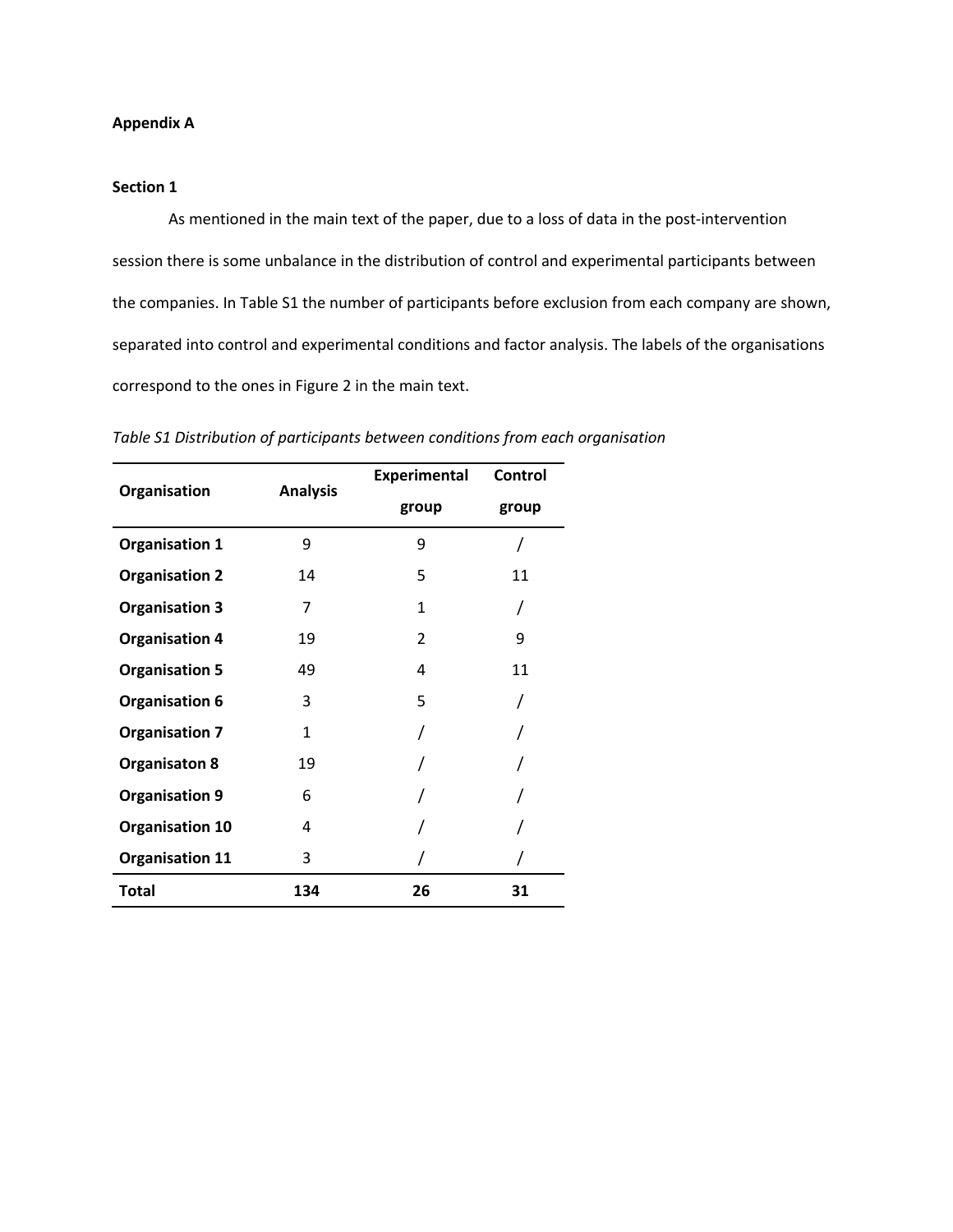#### **Section 2**

### **Additional statistical analysis**

The employees' performances were compared before and after the interventions and between the two groups for every scale, using multiple mixed ANOVAs where the within-subjects factor was the session (pre-intervention vs post-intervention), and the between-subjects factor was the group (experimental vs control). Outliers were identified in several of the measures. Those were removed and replaced with the mode for that particular measure. Where there was more than one mode possible, the lower number was chosen. Unfortunately, the removal of the initial outliers led to the identification of new ones. Additionally, most of the measures were skewed- Kolmogrov-Smirnov tests showed significant results at p =< 0.05, or the Levene's test for error variance homogeneity were significant at p=< 0.05. For that reason, after the new outliers were removed, if any of the other conditions were still true, nonparametric methods were used to analyse the data. The total number of outliers that were replaced by the mode of the specific scale amounted to 1.36% of all the data points. Using R, RStudio and the package nparLD (Noguchi, Gel, Brunner, & Konietschke, 2012), mixed design ANOVAs were used based on Brunner, Domhof and Langer's (2002) calculations. For the Nonparametric ANOVAs the ANOVA type statistic (ATS) was used. The denominator degrees of freedom for the ATS are set to infinity, thus only the numerator degrees of freedom are given. In cases where the responses showed normal distributions and Levene's test was not significant, the parametric ANOVA was utilised using SPSS (v25.0) (IBM Corp, 2017).

#### **Results**

Measures that were repeated twice for the two vignettes were analysed overall for both measures.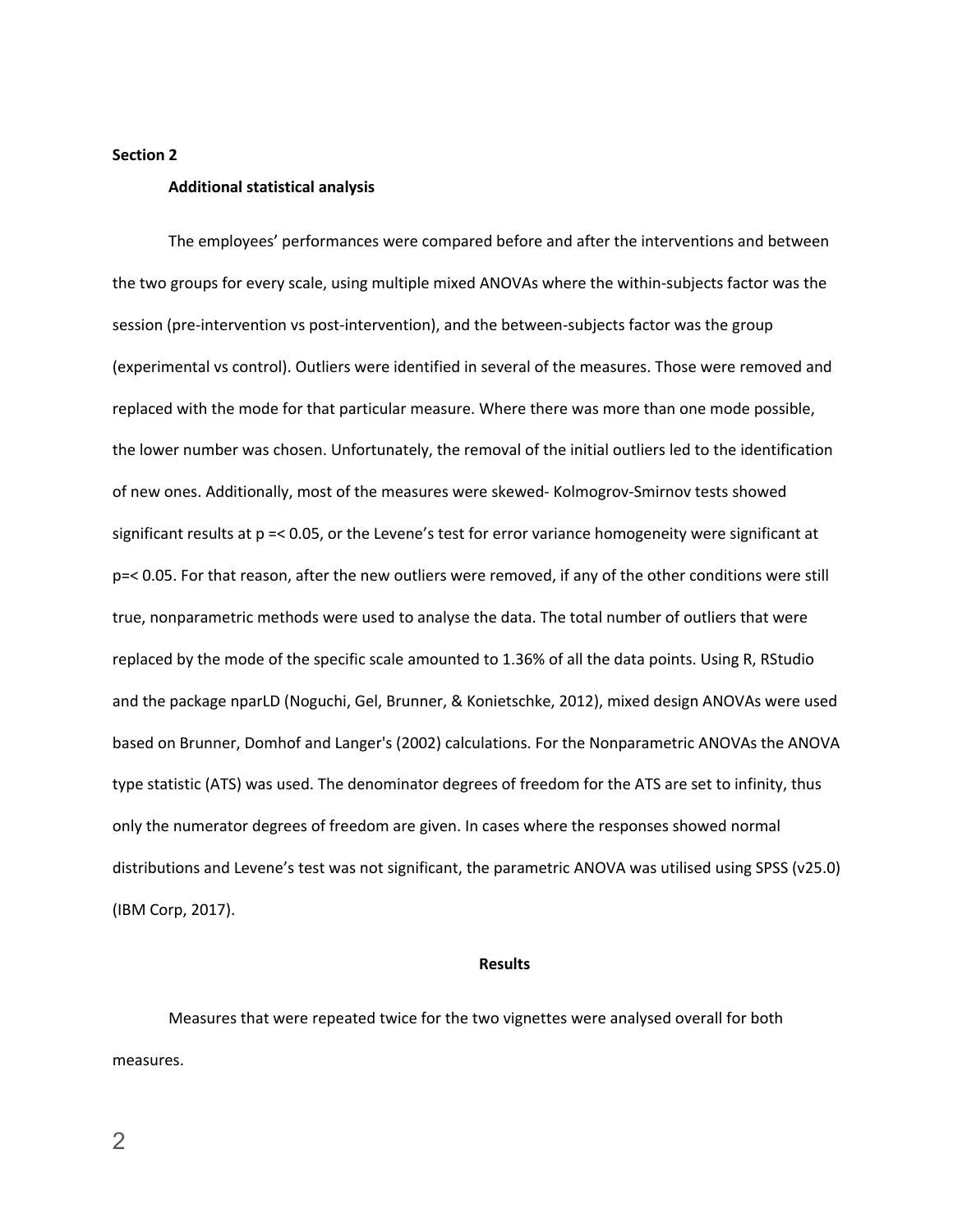**PHQ-4.** The PHQ-4 did not show a significant change from the pre-intervention to the postintervention sessions for either group, and there was not a significant interaction – group: *ATS*(1) = 0.171, *p = .*679; session: *ATS*(1) = 2.276, *p = .*131; group\*session: *ATS*(1)= 0.047, *p = .*829. Mean scores for each group and session were between 6.35 and 6.42.

**Social Distance.** Social distance was averaged across the anxiety and depression vignettes to evaluate the participants' overall change in social distance towards co-workers with mental health conditions. In the experimental group there was an increase in the total scores on social distance and a decrease in the control group from the pre-intervention to the post-intervention sessions (Table 1 in the main text). The mixed methods ANOVA showed no significant main effect of the session *F*(1,53)=0.126, *p = .*412, *partial eta* = 0.013. Furthermore, there was also no significant effect of group *F*(1,53) = 0.504, *p = .*481, *partial eta* = 0.009. However, there was a significant interaction between session and group *F*(1,53) = 6.282, *p = .*015, *partial eta* = 0.106, which mirrored the findings from the descriptive statistics. Whereas the experimental group were more likely to decrease the social distance between them and the people described in the vignettes, the control group were less likely to decrease the social distance.

**Interaction.** To create a composite score that identifies the change in the intended behaviour between the participants and individuals with mental health conditions, the social distance score, familiarity score, flexibility score, confidence score, willingness and discussion score were averaged together and over the two vignettes.

The mixed ANOVA showed that there was no significant main effect of group *F*(1,53) = 0.893, *p =*  .349, *partial eta* = 0.017, however there was a significant main effect of session *F*(1,53) = 4.390, *p = .*041, *partial eta* = 0.076. The effect was in such a way that overall, the interaction scores were higher in the post-intervention session. There was also a significant interaction between the session and the group *F*(1,53) = 17.292, *p* <0.001, *partial eta* = 0.246. As seen in Table 1 in the main text, there was an increase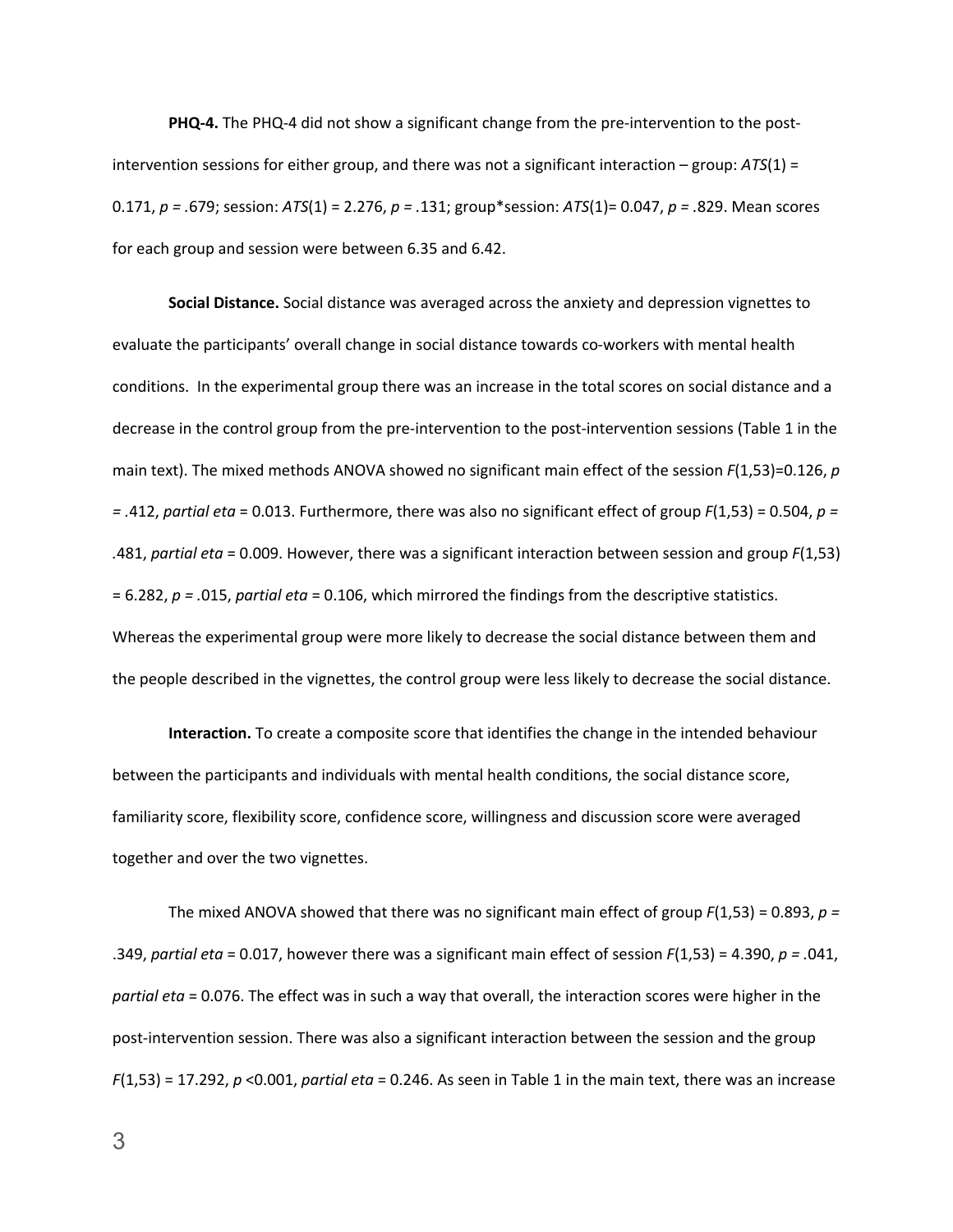in the interaction score in the experimental group from the first to the second session, whereas the control group's score decreased.

**Stigma.** A seen in Table 4, there was little change in the difference between the pre-intervention and the post-intervention sessions in the treatment group, and almost no change in the control group.

The nonparametric mixed ANOVA showed that there was no significant main effect of group *ATS*(1) = 3.826, *p = .*050, and no significant main effect of session *ATS*(1) = 1.445, *p = .*229. There was also no significant interaction between the session and the group *ATS*(1) = 0.564, *p = .*453, indicating that the intervention did not have a big effect on participants' stigma scores.

**Basic Empathy Scale.** These results were separated into two components – a cognitive component and an affective component.

*Cognitive.* The analysis of cognitive empathy showed that there was no significant main effect of group – *ATS*(1) = 0.013, *p = .*908, and no effect of session – *ATS*(1) = 0.195, *p = .*659. However, there was a significant interaction (*ATS*(1) = 7.177, *p = .*007), indicating that there was an increase in the average score in the experimental group from the pre-intervention to the post-intervention as seen in Table 1 in the main text. On the other hand, there was a reduction in the scores in the control group.

*Affective.* The analysis of affective empathy showed that there was a significant main effect of group – *ATS*(1) = 5.265, *p = .*022, but no effect of session – *ATS*(1) = 0.064, *p = .*8. Furthermore, there was no significant interaction (*ATS*(1) = 0.59, *p = .*442). The main effect of group came from the fact that overall, the experimental group showed higher scores than the control group, as seen in Table 1 in the main text.